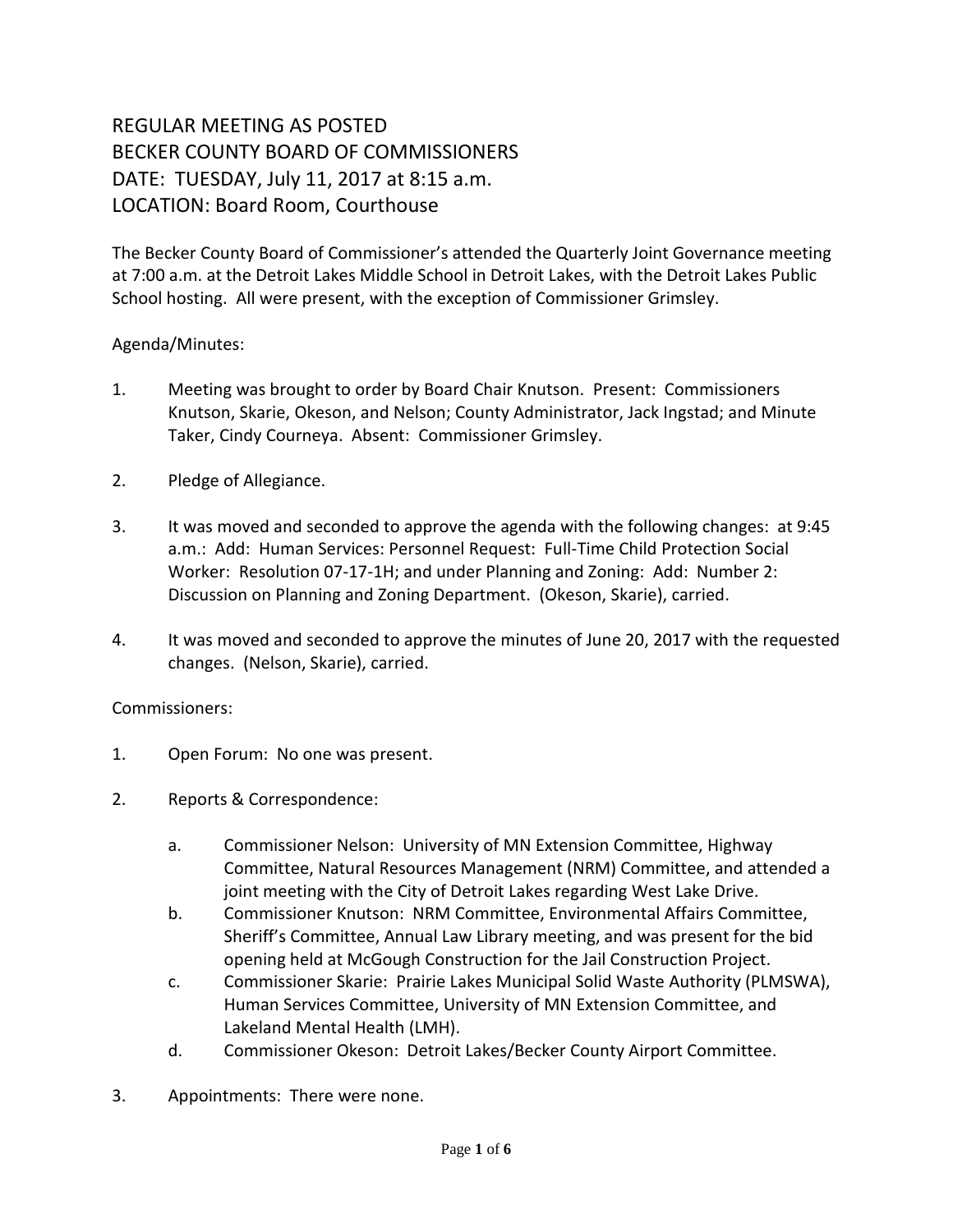- 4. Jail Construction Project: McGough Construction Agreement and Presentation of Guaranteed Maximum Price: County Administrator, Jack Ingstad, presented:
	- a. County Administrator, Jack Ingstad, reported that bid opening for the construction of the new jail was held on Thursday, June  $30<sup>th</sup>$  at 1:00 p.m. at McGough Construction and went well. He also provided an overview on the draft of the contract agreement with McGough Construction Co., LLC, reporting that the agreement contains a Guaranteed Maximum Price of \$19,779,927, "subject to additions and deductions by Change Order, as provided in the Contract Documents" with a contingency of 2.65%.

He also reported that there would be an estimated \$400,000 to \$600,000 return on sales tax and that clarification is needed yet on remaining contingencies, including the designation of any savings to be returned to the owner, Becker County. Commissioner Okeson also asked for clarification on some questions related to the generator. It was also noted that currently there are no contingencies in place for the architect.

It was noted that Derek Hoeschen, Sr. Project Manager for McGough Construction, was available by phone, if needed. County Attorney, Tammy Merkins, has reviewed the draft of the contract as well.

- b. It was moved and seconded to authorize the Board Chair to enter into an AIA Agreement with McGough Construction, Co., LLC, for Construction Management at Risk Services, for the construction of the new Becker County Jail, at the Guaranteed Maximum Price of \$19,779,927, with clarification on contingencies, as discussed, to include the accounting of the sales tax and the designation of any savings returned to the owner, "Becker County"; and pending overview of the contract by the Jail Committee; County Administrator, Jack Ingstad; and County Attorney, Tammy Merkins. (Nelson, Okeson), carried.
- 5. West Central Regional Juvenile Center Contract: Request to Purchase Three (3) Beds: Commissioner Okeson presented:
	- a. It was moved and seconded to approve entering into an agreement with West Central Regional Juvenile Center in Moorhead, MN, for the purchase of three (3) beds, at a cost noted to be similar to the previous contract. (Nelson, Okeson), carried.
- 6. It was moved and seconded to approve Resolution 07-17-1H, to hire a full-time Social Worker in the Child Protection Unit, and if filling that position creates another Social Worker vacancy in the Human Services Department, to then fill that vacancy also. (Skarie, Nelson), carried.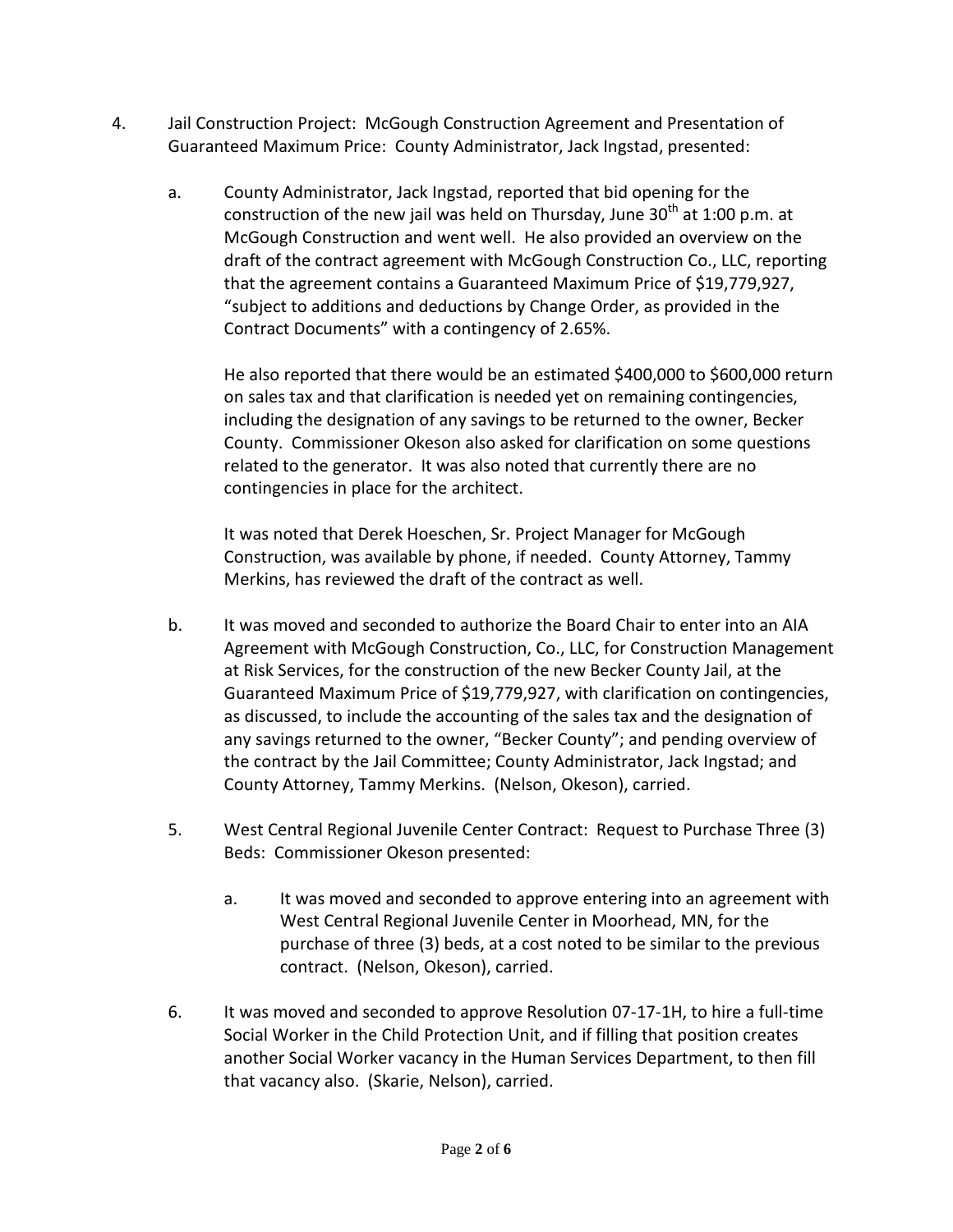7. There was also a brief discussion on the necessity to be able to fill critical positions in a timely manner, as they become vacant, with it recommended to include with the final budget for 2018, a listing of critical positions as an "exhibit", along with the position allocation list.

Finance Committee Minutes: Mary Hendrickson presented:

- 1. It was moved and seconded to approve the Regular Claims, Auditor Warrants, and Over 90-Day Claims, as presented:
	- a. Auditor Warrants (Tuesday Bills):
		- i.  $06/20/2017$  in the amount of \$346,899.63
		- ii.  $06/29/2017$  in the amount of \$15,609.67
		- iii.  $07/05/2017$  in the amount of  $\frac{2}{147.28}$
		- for a total amount of………………………..\$ 364,656.58
	- b. Over 90 Day Claims:
		- i. Becker County Auditor-Treasurer Ditch Assessments in the amount of \$1,212.00 (statements overlooked);
		- ii. Michael McGee in the amount of \$500.00 (invoice just turned in);
		- iii. Premier Biotech Labs, LLC in the amount of \$25.00 (invoice just turned in);
		- iv. Satellite Tracking of People in the amount of \$480.00 (bill was overlooked);
		- v. Swanson's Repair in the amount of \$131.96 (invoice just turned in).

(Nelson, Skarie), carried.

2. It was moved and seconded to approve the Human Services claims for Community Health, Human Services, and Transit, as presented. (Nelson, Okeson), carried.

Auditor-Treasurer: Mary Hendrickson presented:

- 1. Licenses and Permits:
	- a. It was moved and seconded to approve Resolution 07-17-1B, to approve the Gambling Application for Exempt Permit to conduct a Raffle for the MN Flyers Gymnastics, on July 20, 2017, for operations at: Detroit Mountain Recreation Area, 29409 170<sup>th</sup> Street, Detroit Lakes, MN, in Erie Township. (Okeson, Skarie) carried.
- 2. It was moved and seconded to approve Resolution 07-17-1A, to authorize the sale of tax forfeited land, for the parcels as presented and as listed on file with the Becker County Auditor-Treasurer's office, with the date of the sale on Saturday, September 23, 2017 at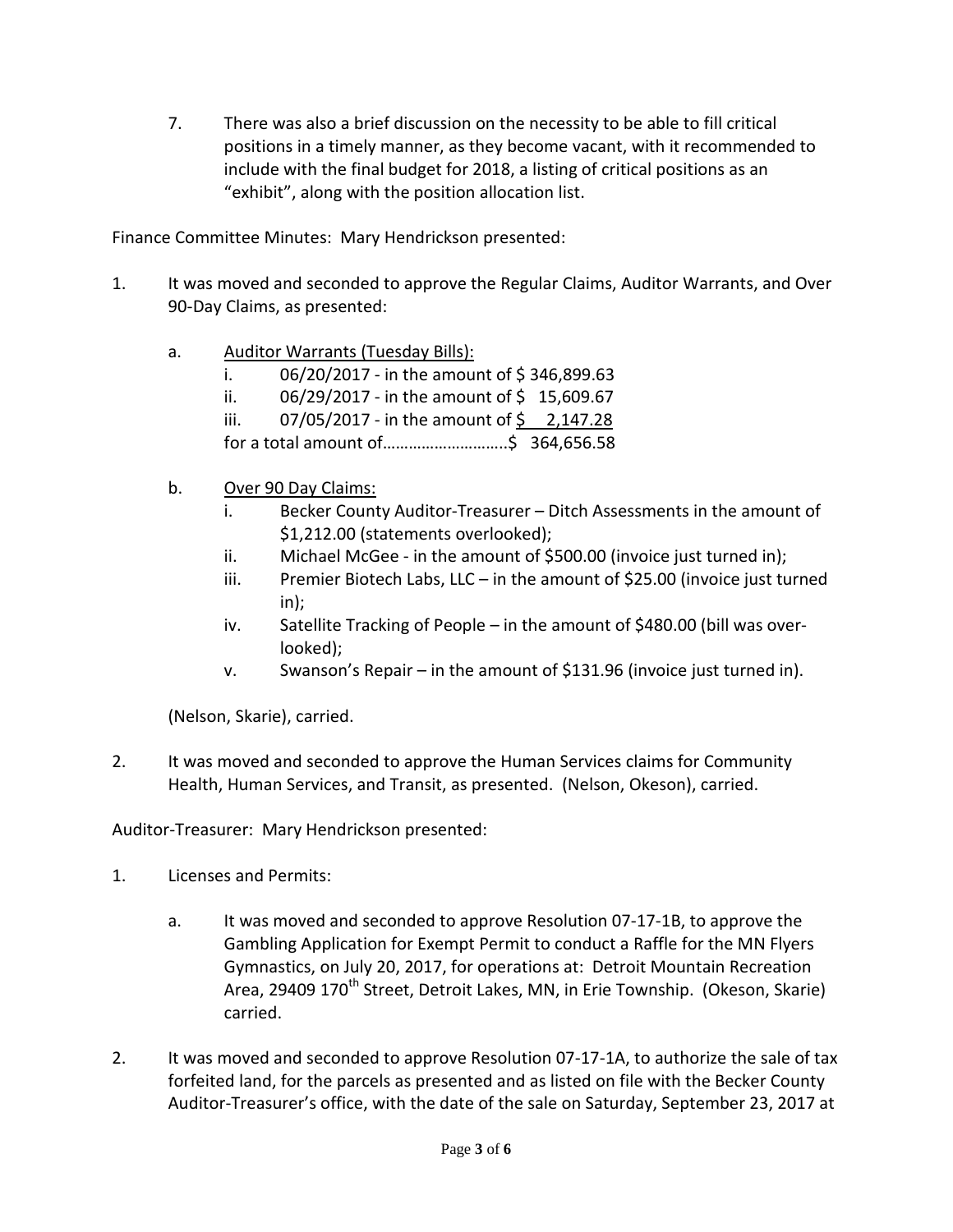10:00 a.m. in the Board Room of the Becker County Courthouse, and as outlined in said resolution. (Nelson, Skarie), carried.

- 3. It was moved and seconded to authorize the closing of the Motor Vehicle Department for business on Thursday, July 20, 2017 at 1:30 p.m., to balance and submit reports for the current MNLARS System, in preparation for the Statewide MNLARS conversion, and to reopen on Tuesday, July 25<sup>th</sup> at 8:00 a.m. using the new MNLARS System. (Skarie, Okeson), carried.
- 4. It was moved and seconded to authorize the payment of July 2017 claims, with the claims sent for review via e-mail to the Finance Committee and County Administrator, Jack Ingstad, and with ratification of said claims at the next Board meeting of Tuesday, August 1, 2017. (Nelson, Skarie), carried.

Sheriff: Sheriff Todd Glander presented:

- 1. It was moved and seconded to approve the renewal of the We Fest/Becker County Agreement for 2017, as presented, between Becker County and Townsquare Live Events Minnesota, LLC, for the We Fest 2017 Event at the Soo Pass Ranch in Lake View Township in Becker County on August 3-5, 2017, with total payment to the County in the amount of \$38,000.00 for law enforcement and traffic control, with \$19,000.00 due August 1, 2017 and the remaining balance due on or before November 1, 2017. (Nelson, Okeson), carried.
- 2. It was moved and seconded to approve Resolution 07-17-1E, to renew the Joint Powers Agreement (JPA) with the MN Department of Corrections, to house State work release inmates at the Minimum Security Jail, with the State to pay \$55.00 per day, per State offender participating in the work release program, not to exceed \$125,000, effective July 1, 2017 through June 30, 2018; and to authorize the Board Chair to sign said agreement. (Okeson, Skarie), carried.
- 3. It was moved and seconded to approve the Out-of-State Travel Request for Investigator, Daniel Skoog, to attend the Indian Country Homicide and Child Abuse Training in Denver, Colorado from July 17-21, 2017, with all expenses covered by the Headwater's Safe Trails Task Force. (Okeson, Skarie), carried.
- 4. It was moved and seconded to approve the sale of Forfeited Vehicles (Titled and Non-Titled), as listed, for public auction, as discussed. (Okeson, Nelson), carried.
- 5. It was moved and seconded to approve the installation of truck equipment for the 2011 Ford F-150, to include Warning and Communication Systems from Code 4 Services, LLC, at the low quote of \$4,600.53 and the Radio system from Motorola Solutions, on State contract, at the low quote of \$654.00. (Okeson, Nelson), carried.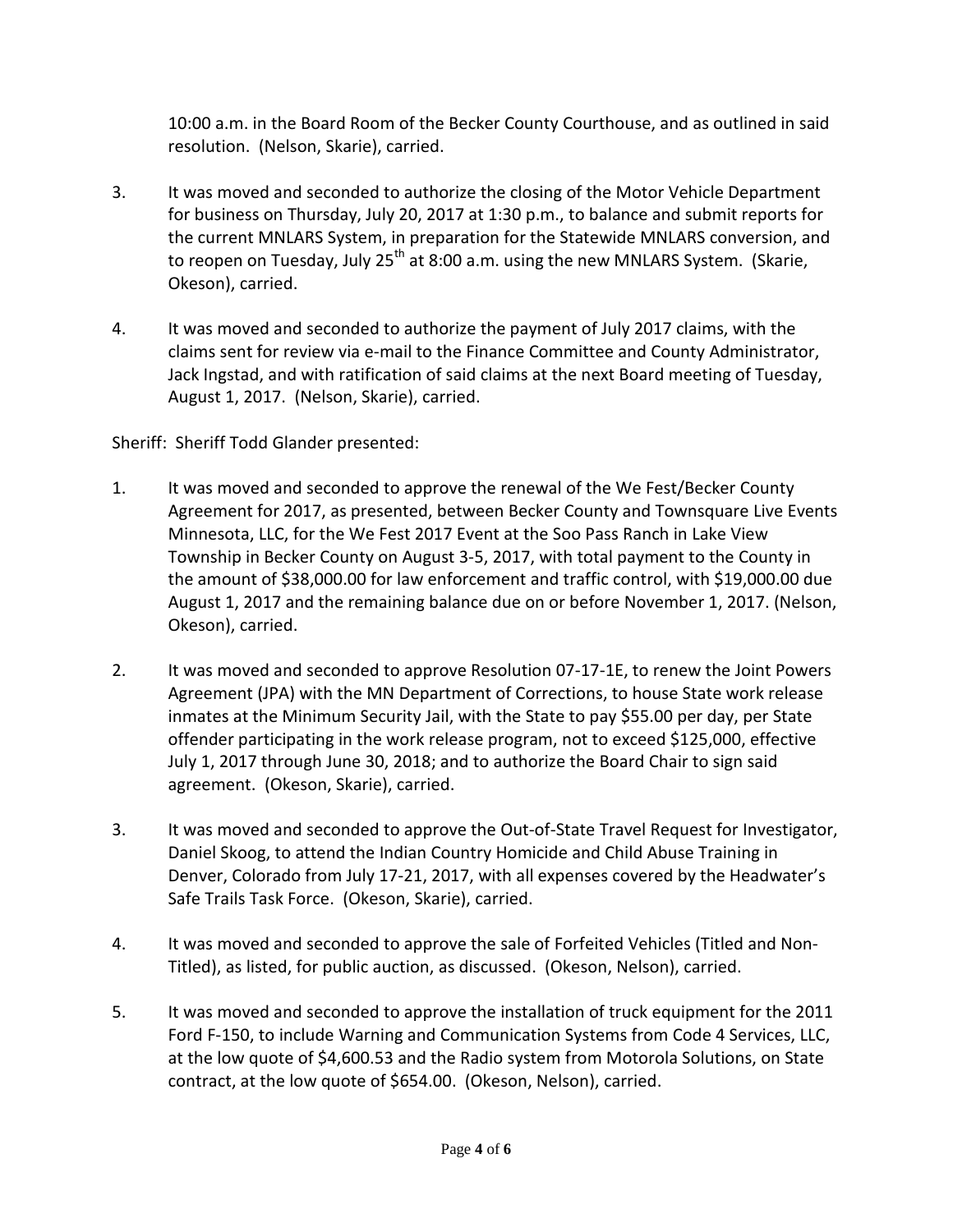Central Services – Maintenance: Nancy Grabanski presented:

1. It was moved and seconded to approve Resolution 07-17-1F, to hire one (1) Part-Time Custodian position, due to a resignation. (Nelson, Skarie), carried.

Highway: Jim Olson presented:

- 1. It was moved and seconded to approve Resolution 07-17-1G, to replace the Gasboy Fuel System with a new Fuelmaster 2550-Plus Management System and to purchase the computer software and controller from O'Day Equipment, LLC, in Fargo, ND, at a cost of \$15,406.23; and to authorize and direct the County Engineer to purchase the fuel management system, as detailed in the Capital Expenditure Request. (Nelson, Okeson), carried. It was also recommended to research installing some type of compliance monitoring system.
- 2. It was moved and seconded to approve the proposal (Proposal QTB60718) by Braun Intertec Corporation, West Fargo, ND, for professional services for Jail Site Compaction Testing, as presented. (Okeson, Nelson), carried.
- 3. It was moved and seconded to approve to add to the agenda, "Request for Authorization for Change Order to Add Seeding to the Grading Contract with Braun Intertec Corporation". (Nelson, Okeson), carried.
- 4. It was moved and seconded to authorize the requested Change Order, to add seeding to the Grading Contract, with Braun Intertec Corporation, as discussed. (Nelson, Okeson), carried.

Land Use Development – Natural Resources Management (NRM): Dan McLaughlin presented:

- 1. It was moved and seconded to approve Resolution 07-17-1C, as presented, to approve the request for a private easement across tax forfeited land to Linda Skunberg, in order to provide legal access from East Round Lake Road to their property in Section 17-141- 38 of Round Lake Township, Parcel #25.0036.005, and based on the 2017 surveyed legal description. (Okeson, Nelson), carried.
- 2. It was moved and seconded to award the 2017 Bud Capping Contract to Northwoods Forestry, Inc., Eleva, WI, and to accept the sole quote received in the amount of \$20,687.80, to treat 17 sites on +422.2 acres of tax forfeited land at \$49.00/acre. (Skarie, Nelson), carried.

Transit: County Administrator, Jack Ingstad, presented:

1. It was moved and seconded to approve Resolution 07-17-1D, for Becker County to enter into the Minnesota Department of Transportation (MnDOT) - 2018 Transit Grant